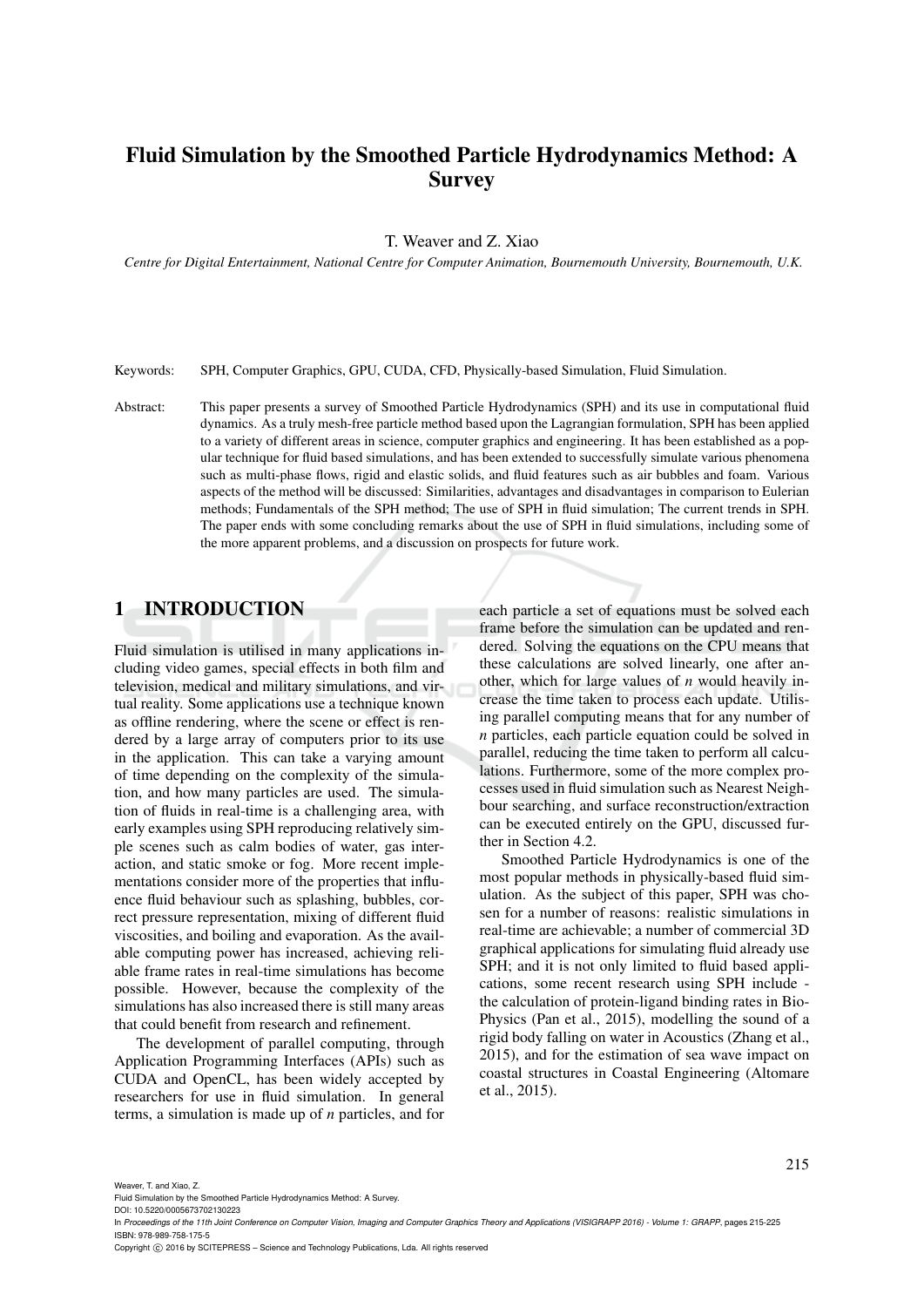

Figure 1: SPH simulation of a dam-break using 5000 particles executed entirely on the CPU averaging 40 fps.

## 2 SMOOTHED PARTICLE HYDRODYNAMICS

Smoothed Particle Hydrodynamics, herein referred to as SPH, was outlined in a series of papers by (Lucy, 1977) and (Gingold and Monaghan, 1977) to simulate nonaxisymmetric phenomena in astrophysics. Using SPH, the authors were able to calculate spatial derivatives using analytical differentiation of interpolation formulae. This offered a vast improvement over other methods such as Particle in Cell, which utilises a grid structure in order to calculate the spatial derivatives. Additionally, specific particle attributes such as momentum, or pressure gradients, are found by sets of differential equations with the latter being calculated as the force between particle pairs.

Due to the extensibility and adaptability of SPH it has been widely adopted to realistically simulate a wide array of different fluid simulations and fluid phenomena such as the experiment illustrated in Figure 1. The next section discusses some key factors to consider when implementing SPH, including kernel functions, smoothing radius, boundary conditions, nearest neighbour searching, and time step evaluation.

#### 2.1 SPH Fundamentals

As previously stated SPH is an interpolation method, which uses a set of disordered points (the particles) to express a function in terms of its values. The integral interpolant of any function  $A(r)$  is defined by

$$
A_I(\mathbf{r}) = \int_{\Omega} A(\mathbf{r}') W(\mathbf{r} - \mathbf{r}', h) \mathbf{dr}' \tag{1}
$$

where the integration is over the entire space  $\Omega$ , r is any point in the space, and *W* is a smoothing kernel with *h* width.

The integral interpolant can also be approximated by a summation interpolant, given by

$$
A_S(\mathbf{r}) = \sum_b m_b \frac{A_b}{\rho_b} W(\mathbf{r} - \mathbf{r}_b, h)
$$
 (2)

where *b* denotes a particle, and the summation is over all particles. Particle *b* has the following attributes: mass  $m_b$ , position  $\mathbf{r}_b$ , density  $\rho_b$ , velocity  $\mathbf{v}_b$ , and the value of any quantity *A* at  $\mathbf{r}_b$  is denoted by  $A_b$ .

It is important to understand that this means a differentiable interpolant of a function can be constructed from its values at the particles (interpolation points), by using a kernel that is differentiable (Monaghan, 1992). Thus any derivatives of this interpolant can be obtained using standard differentiation, which infers there is no need for grids or finite difference methods.

Some "golden" rules to be considered in the SPH method were presented in the early stages of research (Monaghan, 1992): It is always best to assume the kernel is Gaussian, and it is better to rewrite formulae with the density placed inside of the operators. Although the first rule should be assumed as best practice, it would appear that while Gaussian kernels have good mathematical properties they do not have a compact support and require evaluations of exponential functions which is further discussed in Section 2.2. The second rule is used more frequently in modern SPH, since it allows obtaining higher accuracy on the gradient of a quantity field (Kelager, 2006).

Calculating the pressure exerting on a particle is an important part of the SPH process, as it may influence how the particles react to one another, and therefore how the simulation behaves. To calculate the pressure at a particle the density must first be calculated, the pressure can then be determined using the ideal gas state equation  $p = k\rho$ , where *k* is a gas stiffness constant that can be influenced by the number of particles in the fluid or the temperature. However, with the consideration of the rest density of the pressure, a modified equation had been rewritten to  $p = k(\rho - \rho_0)$  (Müller et al., 2003). The revision to the equation is much more suited to the simulation of fluid as the initial equation was formalised to model gas, where particles emit a more repulsive reaction to neighbours. In fluid the particles would exhibit a more cohesive reaction and also have a constant mass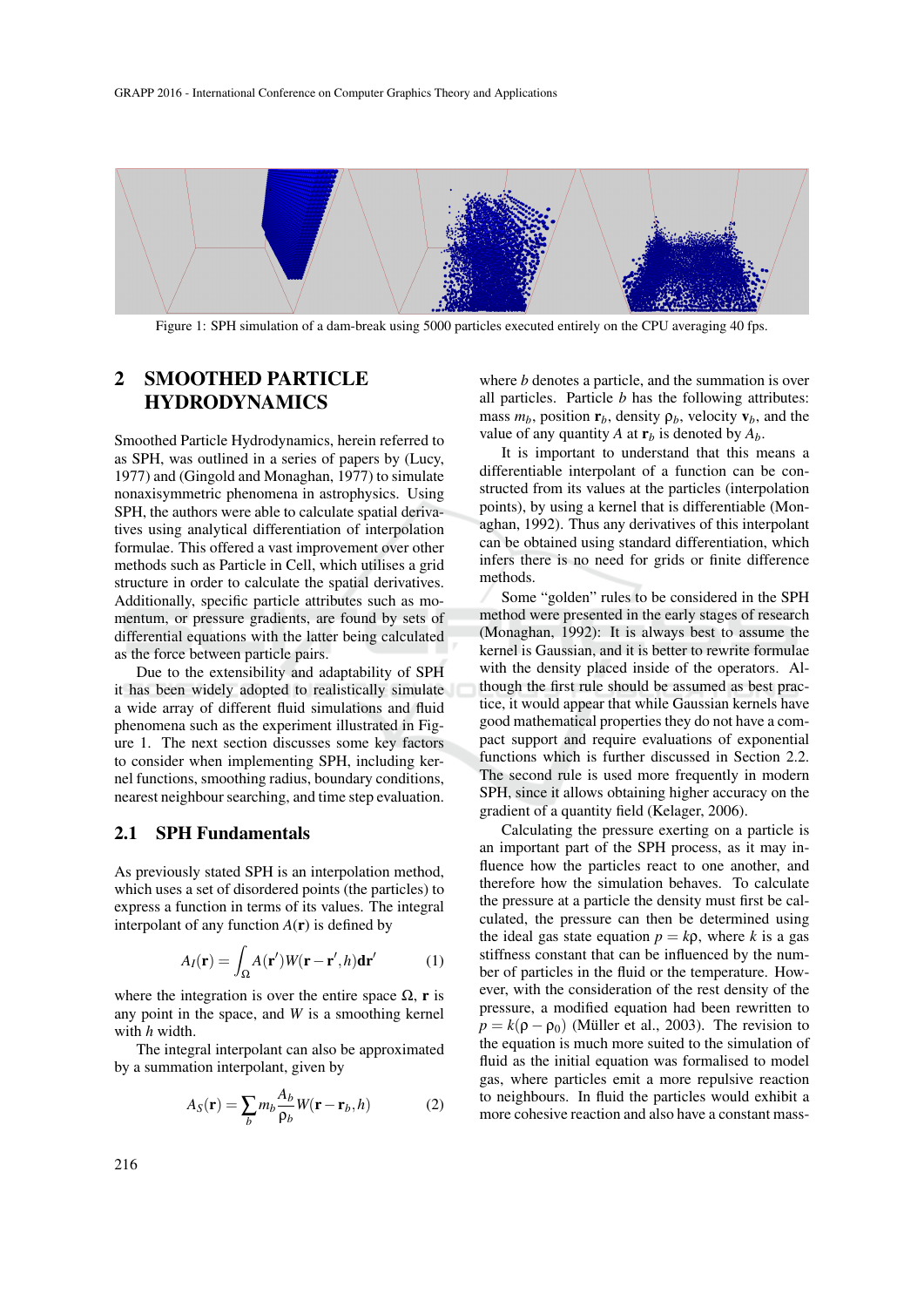density at rest.

When the pressure at each particle is known, the application of the SPH rule to the pressure term  $-\nabla p$ at particle *i* is defined by

$$
\mathbf{P}_i = -\nabla p(\mathbf{r}_i) = -\sum_{j \neq i} m_j \frac{p_j}{\rho_j} \nabla W(\mathbf{r}_i - \mathbf{r}_j, h)
$$
 (3)

However, this does not result in a symmetrical force, which is apparent when two particles interact. This is due to the particles only using one another to compute their respective forces. Changing the form to

$$
\mathbf{P}_{i} = -\sum_{j \neq i} m_{j} \frac{p_{i} + p_{j}}{2\mathbf{p}_{j}} \nabla W(\mathbf{r}_{i} - \mathbf{r}_{j}, h)
$$
(4)

to compute the pressure is not only fast and stable, but symmetry is guaranteed by using the arithmetic mean of the pressure between interacting particles (Müller et al., 2003).

The calculation of viscosity is another important factor to consider in SPH, each type of fluid has its own strength of viscosity, e.g. water vs oil, and this must be modelled effectively. Viscosity is defined as the resistance to flow, and in SPH the viscosity coefficient  $\mu$  defines the strength of how viscous the liquid is. In SPH terms the viscosity force term is defined by

$$
\mathbf{V}_i = \mu \nabla^2 \mathbf{u}(\mathbf{u}_i) = \mu \sum_{j \neq i} m_j \frac{\mathbf{v}_j}{\rho_j} \nabla^2 W(\mathbf{r}_i - \mathbf{r}_j, h) \tag{5}
$$

and much like the pressure force this is also an asymmetric force due to the velocity field variance between particles. A Similar form has also been introduced for force calculation, by including velocity differences as defined below (Müller et al., 2003).

$$
\mathbf{V}_i = \mu \sum_{j \neq i} m_j \frac{\mathbf{v}_j - \mathbf{v}_i}{\rho_j} \nabla^2 W(\mathbf{r}_i - \mathbf{r}_j, h) \tag{6}
$$

This achieves symmetry because the viscosity forces only rely on the velocity differences, not the absolute velocities. Viscosity is further discussed in Section 3.4.

Some of the equations necessary for implementing SPH have been detailed in this section, a pseudocode overview of a basic SPH simulation loop step provided by (Ihmsen et al., 2014) can be seen in Algorithm 1. This algorithm uses a state equation, so can be referred to as State-Equation SPH (SESPH).

## 2.2 Kernel Functions and Smoothing Radius

There are many similarities between the use of smoothing kernels in SPH, and difference schemes in finite difference methods (Monaghan, 1992). The selection of kernels for use within the SPH simulation is Algorithm 1: SPH Simulation Loop.

|     | 1: for all <i>particles i</i> do                                                              |
|-----|-----------------------------------------------------------------------------------------------|
| 2:  | find neighbours j                                                                             |
|     | 3: for all <i>particles i</i> do                                                              |
| 4:  | $\rho_i = \sum_j m_j W_{ij}$                                                                  |
| 5:  | compute $p_i$ using $\rho_i$                                                                  |
|     | 6: for all <i>particles i</i> do                                                              |
| 7:  | $\mathbf{F}_{i}^{\bar{p}ressure}=-\frac{m_{i}}{p_{i}}\nabla p_{i}$                            |
| 8:  | $\mathbf{F}_{i}^{viscosity} = m_{i} \mathbf{V} \nabla^{2} \mathbf{v}_{i}$                     |
| 9:  | $\mathbf{F}_{i}^{other} = m_{i}\mathbf{g}$                                                    |
| 10: | $\mathbf{F}_i(t) = \mathbf{F}_i^{pressure} + \mathbf{F}_i^{viscosity} + \mathbf{F}_i^{other}$ |
|     | 11: <b>for all</b> particles i <b>do</b>                                                      |
| 12: | $\mathbf{v}_i(t+\Delta t) = \mathbf{v}_i(t) + \Delta t \mathbf{F}_i(t)/m_i$                   |
| 13: | $\mathbf{x}_i(t+\Delta t) = \mathbf{x}_i(t) + \Delta t \mathbf{v}_i(t+\Delta t)$              |

an important one since it may have a positive or negative effect on the accuracy produced, or the time taken to perform the calculations and render the result. One advantage using kernels in SPH is the kernel can be calculated in a subroutine, meaning that interchanging kernels to assess their suitability to the simulation is trivial.

Monaghan suggested that a suitable kernel should be normalised

$$
W(\mathbf{r},h) = W(\mathbf{-r},h) \tag{7}
$$

and even

nas

$$
\int_{\Omega} W(\mathbf{r}, h) d\mathbf{r} = 1
$$
\n(8)

If both are satisfied then the interpolation is of second order accuracy. Furthermore, it is suggested that the kernel should have a limited or compact support range, this ensures that the kernel does not interact outside of the computational range of the defined radius. It is suggested that the kernel should also be positive to ensure that it is an averaging function, and if the kernel is even then rotational symmetry is enforced (Sporring et al., 2005). Another suggestion is that the kernel should also be monotonically decreasing, and that it should satisfy the Dirac delta function condition as  $h \to 0$  (Liu et al., 2003), as defined be $low$ 

$$
\lim_{h \to 0} W(\mathbf{x} - \mathbf{x}', h) = \delta(\mathbf{x} - \mathbf{x}') \tag{9}
$$

The smoothing radius *h*, and smoothing kernel *W*, used in SPH are important considerations to ensure a stable and robust simulation, and are subject to adjustment by changing the time or space. The problem of finding a suitable smoothing radius is analogous to deciding on the amount of particles that a SPH simulation should include. If  $h \to \infty$  then the simulation can become unstable due to the kernel weighting particle contributions less at the centre of the search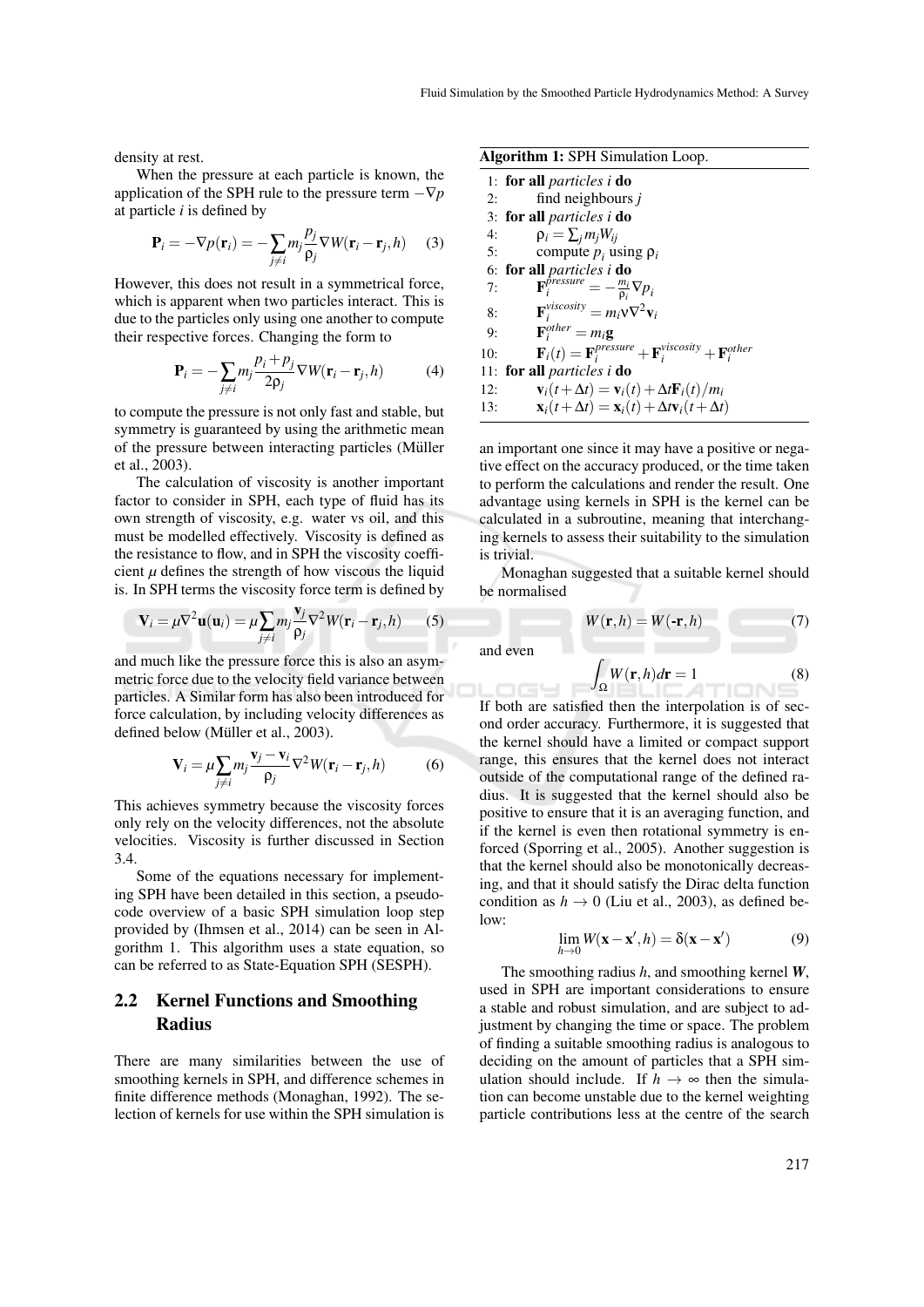radius. Conversely, if  $h \to 0$  then not enough particles will be used in the weighting performed by the kernel, and the results again will be imprecise. Although some methods of finding a suitable value of *h* exist, some experimentation may be required to find the optimum level at which the simulation behaves accordingly, while maintaining low computation times. Considering *h* as a spherical radius, calculate the optimum size such that *x* particles comfortably fill the spherical volume, then choose a suitably small number of *x* such that the fluid simulation is stable and behaves accordingly, while still maintaining the properties of the chosen fluid (Kelager, 2006).

#### 2.3 Boundary Conditions

Fluid simulation implementing SPH should effectively detect and respond to collisions between the fluid particles, known as fluid-fluid interaction, and with the boundary (container) and any rigid objects or meshes placed in the scene, known as fluid-rigid interaction. A simple method of collision response to fluid-rigid interaction is to reflect the colliding particle and its current velocity perpendicularly to the object surface, generally calculated via the surface normal of the object at the point of contact. The simplicity of this method is also its disadvantage, when the boundary comprises of a simple flat plane this method can be reliable for small simulations. But when more complex shapes are used or the simulation size is large it can lead to discrepancies in calculations, where the particles behave erratically or simply pass through the object.

Furthermore, Having a perfectly elastic collision is generally not advised, since fluid does not behave this way in nature, and as such the velocity should be subject to division or multiplication by a restitution coefficient. There are a variety of methods available to effectively manage particle interaction with the boundary and other rigid objects in the simulation space, since computing interaction via kernels can cause some instability and clip parts of the object entirely. Many of these methods generate static particles, known as ghost or mirror particles, at the surface of the object that have a repulsion force to repel any incoming fluid particles. In the next paragraph some of the more recent contributions to the study of boundary handling in SPH will be discussed.

One such method involves the addition of an interface between the fluid and the boundary, defined as a surface between the two adjacent materials, and then define three boundary conditions (Müller et al., 2004):

1. *No-Penetration Condition*: No fluid is allowed to

cross the boundary,

$$
\left(\frac{\partial}{\partial t}\mathbf{u} - \mathbf{v}\right) \cdot \mathbf{n} = 0 \text{ at the boundary } \Gamma \qquad (10)
$$

2. *No-Slip Condition*: Models friction between the fluid and the solid,

$$
\left(\frac{\partial}{\partial t}\mathbf{u} - \mathbf{v}\right) \times \mathbf{n} = 0 \text{ at the boundary } \Gamma \qquad (11)
$$

3. *Actio = Reactio*: The traction forces of the solid must be opposite to that of the fluid on the boundary Γ,

$$
g_s = \sigma_s \mathbf{n} = \sigma_f(-\mathbf{n}) = -g_f \tag{12}
$$

By incorporating density estimated at the boundary into the pressure forces acting on the fluid, while maintaining the ability to predict and correct the particle positions. It is also possible to prevent particle stacking and smoother density distributions at the boundaries (Ihmsen et al., 2010). By replacing the boundary entirely with particles which interact with the fluid with a prescribed force, simulations can easily replicate interaction between the fluid mass and any rigid bodies, that may also float (Monaghan, 2005). By sampling the solid boundary simulating air particles with "ghost particles", this can correctly simulate cohesion between the fluid and solid objects while reducing the amount of artifacts produced (Schechter and Bridson, 2010). A similar approach uses "mirror-particles", the domain is discretised using a set of triangles for ease of calculating the normal directions, the mirror-particles are generated when a particle is found to be within a certain threshold of the triangle (Napoli et al., 2015).

Similarly, a coupled, dynamic solid boundary treatment approach can be used where the boundaries of the domain are padded with an inner layer of particles that exhibit a repulsive force, and two outer layers of ghost particles (Chen et al., 2015). Some of these approaches can suffer with inhomogeneous particle sampling, but this can be solved by deriving new equations which consider the boundary particles relative contribution to a physical quantity. This can also improve the particle initialisation at complex boundaries and the boundary resampling of any dynamic objects in the simulation (Akinci et al., 2012).

#### 2.4 Nearest Neighbour Searching

In order to effectively calculate forces between particles SPH necessitates using a Nearest Neighbour search algorithm to locate any particles that may influence the root particle. Illustrated in Figure 2, Nearest Neighbour searching is an extremely computationally expensive operation, and as such can have a largely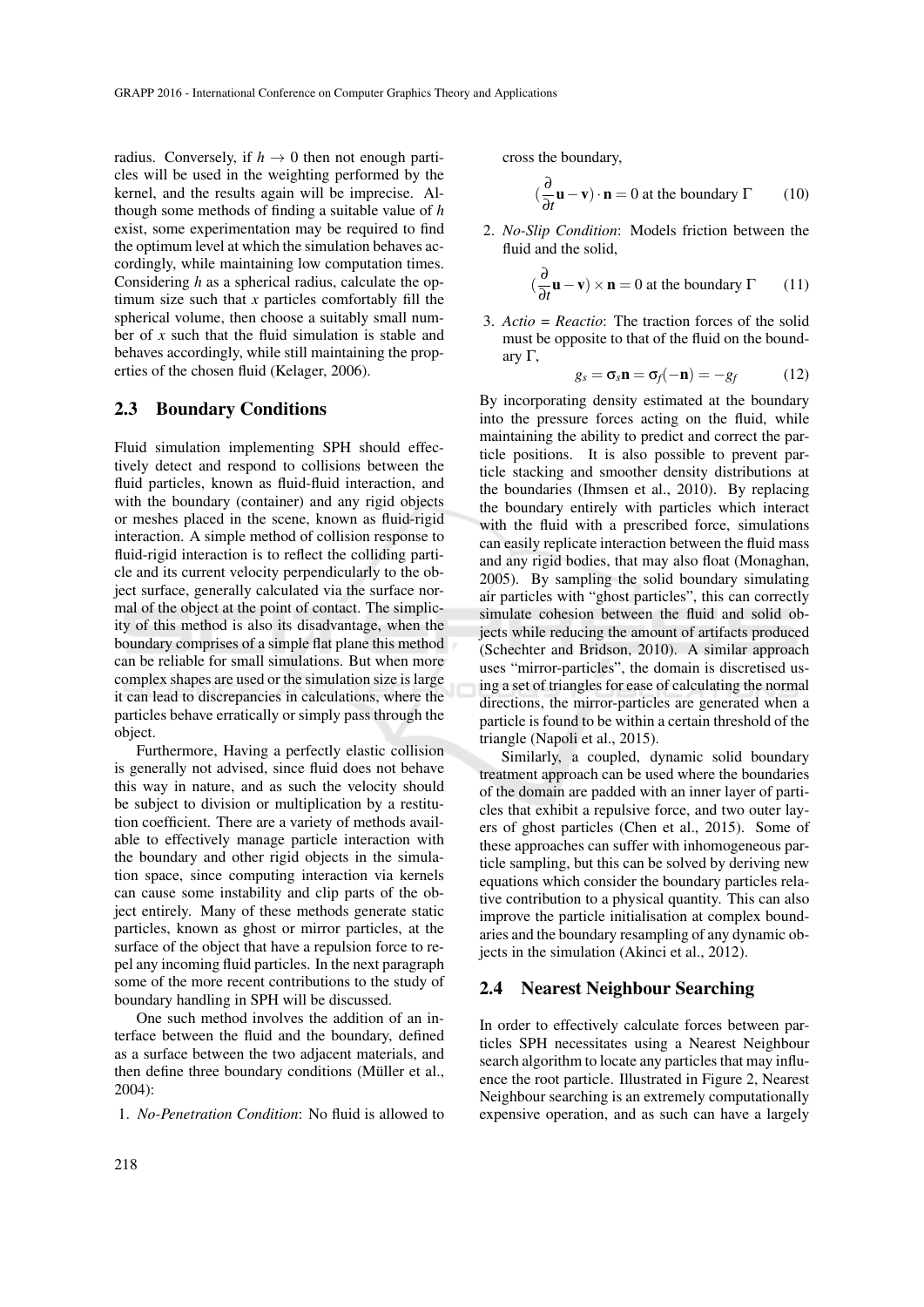

Figure 2: 2D grid-based nearest neighbours: the root particle shown in red and its neighbouring particles shown in blue within a defined search radius, the black particles outside would not be considered in pressure and viscosity calculations.

negative impact on the time taken to process each frame. It is advised to utilise a method of spatial decomposition so that the entire set of particles need not be iterated over to find a specific instance. Spatial decomposition offers a method of dividing the working space of the simulation into smaller sections, generally referred to as voxels or cells, that can be accessed directly using a divisor such as position in 3D space, or lookup key.

A popular method of Nearest Neighbour searching uses a 3D uniform grid, a bounding cube contains the particles, and a twice division strategy to calculate the optimum edge length of the grid cells. The expense of performing sorting operations on the set can be reduced by using only certain query points, which in turn reduces the necessary number of distance calculations required (Zhao et al., 2014) . Another popular method is spatial hashing, the effectiveness is bound by the speed with which the unique hash keys used to represent each grid cell can be generated. But care must be taken to ensure that there are no "hash collisions", where multiple hash keys map to the same grid cell (Kelager, 2006). By using a sliced data structure and the GPU to construct and access the stored values, the computational space is sliced into a number of two-dimensional planes and an index, and a dynamic grid is constructed to fit the particle distribution with some margin (Harada et al., 2007).

Some methods can be executed entirely on the GPU, using table lookup based Z-Indexing for range queries and a virtual indexing grid for spatial subdivision. The Z-Index is used to sort the particles and any found within a power-of-two sized aligned block are considered neighbours (Goswami et al., 2010). In comparison with a number of techniques implementing uniform grids that include index, parallel and Z-

Index sorting, and spatial and compact hashing. It shows that Z-Indexing and compact hashing are both equally efficient methods, where the memory consumption of the preceding scales with the domain, and that of the proceeding with the number of particles (Ihmsen et al., 2011) .

### 2.5 Numerical Time Integration & Time Step

There are many different methods of numerical integration, and for clarity the most regularly implemented will be briefly discussed.

The Implicit Euler scheme is, contrary to its name, a semi-implicit numerical integration method and is based on the more commonly used explicit Euler scheme. Unlike the explicit Euler, where the position and velocity are updated in parallel, the positional update utilises the result of the velocity calculation

$$
\mathbf{u}_{t+\Delta t} = \mathbf{u}_t + \Delta t \mathbf{a}_t \tag{13}
$$

to estimate the new particle position

$$
\mathbf{r}_{t+\Delta t} = \mathbf{r}_t + \Delta t \mathbf{u}_t \tag{14}
$$

The Leap-Frog scheme utilises the structure of the implicit Euler method, and its name is derived from the manner in which the velocities and positions "leap" over one another. The initial velocity offset is calculated using a Euler step

$$
\mathbf{u}_{-\frac{1}{2}\Delta t} = \mathbf{u}_0 - \frac{1}{2}\Delta t \mathbf{a}_0 \tag{15}
$$

with the regular velocity calculation given by

$$
\mathbf{u}_{t+\frac{1}{2}\Delta t} = \mathbf{u}_{t-\frac{1}{2}\Delta t} + \Delta t \mathbf{a}_t \tag{16}
$$

and the position calculated by

$$
\mathbf{r}_{t+\Delta t} = \mathbf{r}_t + \Delta t \mathbf{u}_{t+\frac{1}{2}\Delta t} \tag{17}
$$

In order to estimate a given velocity at arbitrary time *t* a midpoint approximation can be used

$$
\mathbf{u}_t \approx \frac{\mathbf{u}_{t-\frac{1}{2}\Delta t} + \mathbf{u}_{t+\frac{1}{2}\Delta t}}{2} \tag{18}
$$

Deciding on the most appropriate time step is an important factor when considering time integrating methods, since it can effect the stability of the integration. Due to the manner in which SPH utilises regular differential equations, any stable method of time stepping can be used. However, when there is an absence of dissipation it would be beneficial to use a symplectic integrator such as the Verlet second order integrator (Monaghan, 2005). Comparing Weakly-Compressible SPH with Incompressible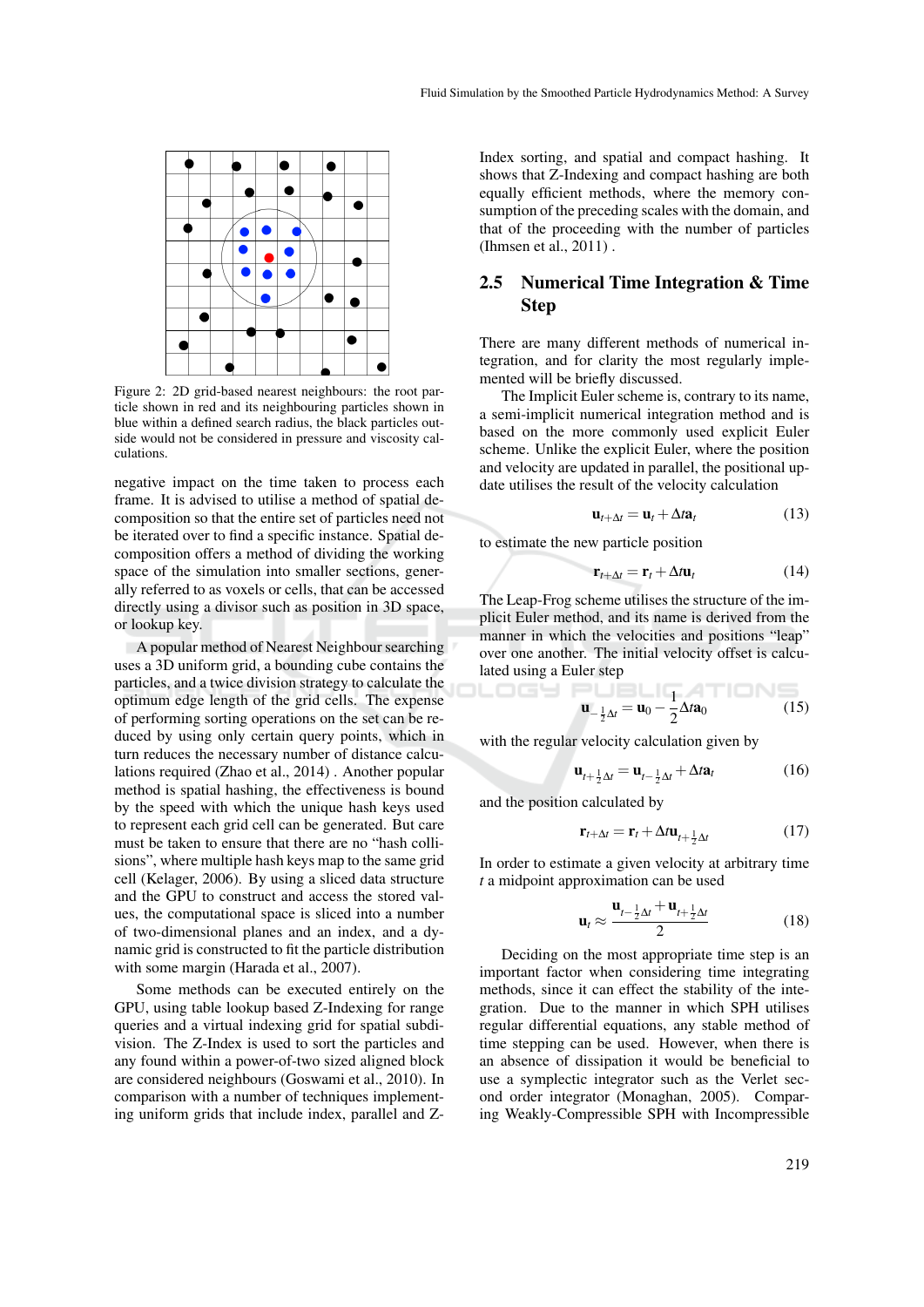SPH, the choice of time step is separate for each but chosen by the same expression, to satisfy the minimum of three conditions: the Courant-Friedrichs-Levy condition, and the mass and viscosity force conditions (Lee et al., 2008). However, it is also possible to control the time-step by using the aforementioned CFL condition, gravity, viscosity and drag terms (Monaghan, 2005).

#### 2.6 Compressibility and SPH

The original formulation of the SPH method was designed to model compressible flow problems, but implementing incompressibility is an important factor when creating realistic simulations. Enforcing incompressibility can be a computationally expensive step, and can be achieved using a variety of different methods. One of the simpler methods solves an equation of state using the density to derive the pressure. This however has its disadvantages, one being that the time step has to be extremely small, and another that nonphysical pressure fluctuations caused by erroneous density calculations can lead to numerical instability in the simulation. Fully incompressible SPH aims to rectify these issues by treating pressure and viscosity forces separately. The pressure is calculated by projecting the intermediate velocity field, found by integrating the field forward in time without enforcing incompressibility, onto a divergence-free space by solving a derived pressure Poisson equation (Cummins and Rudman, 1999). Other methods include Weakly-Compressible SPH (WCSPH), Implicit Incompressible SPH (IISPH), Predictive-Corrective Incompressible SPH (PCISPH), and Local-Poisson SPH (LC-SPH).

By experimenting with a variety of simulations including 2D lid-driven cavity flow, flow around a bluff, and a series of dam-breaks, Incompressible SPH out-performed the Weakly-Compressible, yielding more reliable results with smoother velocity and pressure fields (Lee et al., 2008). Further methods have been applied to enhance the implementation of Incompressible SPH, such as Moving Particle Semi-Implicit methods and error compensating source of the pressure Poisson equation (Gotoh et al., 2014).

Recently, a method named Predictive-Corrective Incompressible SPH combining the advantages of Weakly-Compressible SPH and Incompressible SPH, low computational cost per update and a larger time step has been presented (Solenthaler and Pajarola, 2009). It uses a prediction-correction scheme for propagating estimated density values through the fluid until a user defined density variation limit is reached, and updates the particle pressures such that incom-

pressibility is enforced. Compared with WCSPH, PCISPH achieves similar results with less computation, and also allows the use of much larger time steps without sacrificing the stability of the simulation. Recent studies have shown that approaches combining Implicit-Incompressible SPH with another popular method of fluid simulation known as Fluid-Implicit-Particle (FLIP), have several advantages compared with regular SPH including low memory usage, computation time and larger time steps. The combination of the two methods counteract the disadvantages of either individually, with low memory consumption for large scale simulations, and low computational complexity (Cornelis et al., 2014).

To avoid the computational cost of solving a Poisson pressure equation globally, a Local Poisson SPH method that retains the large time step of Incompressible SPH has been introduced. It effectively eliminates the large density deviations arising from solid boundary treatment (He et al., 2012)

## 3 EXPERIMENTAL APPLICATIONS

Recent research on SPH is primarily concerned with refining, or detailing new advances which improve the algorithms used in creating the various simulations. Although some research focuses on specific scenarios where SPH is used such as viscous fluids, multiphase fluids, erosion modelling, and interactive fluids. Some of the recent research and developments will be discussed in the proceeding subsections.

#### 3.1 Multiphase Flows

Many SPH simulations are based upon "single-phase" flows, which is a single liquid interacting with boundaries or obstacles placed in the scene. Fluids with more than one phase are called multiphase, and can be classified as miscible, where the phases can freely mix with one another; or immiscible where the phases are separate, and cannot initiate a chemical reaction between them. An example of miscible flow would be the mixing of two liquids with different viscosities e.g. combining oil and vinegar, and immiscible flow e.g. lava flows, water at boiling point. The separating axis in multiphase flows is often referred to as an interface of zero thickness that balances the separation of two phases using surface tension (Chen et al., 2015).

After simulation of lava flows and the dusty gas produced in volcanic eruptions, it was noted that SPH is particularly suitable for modelling multiphase flow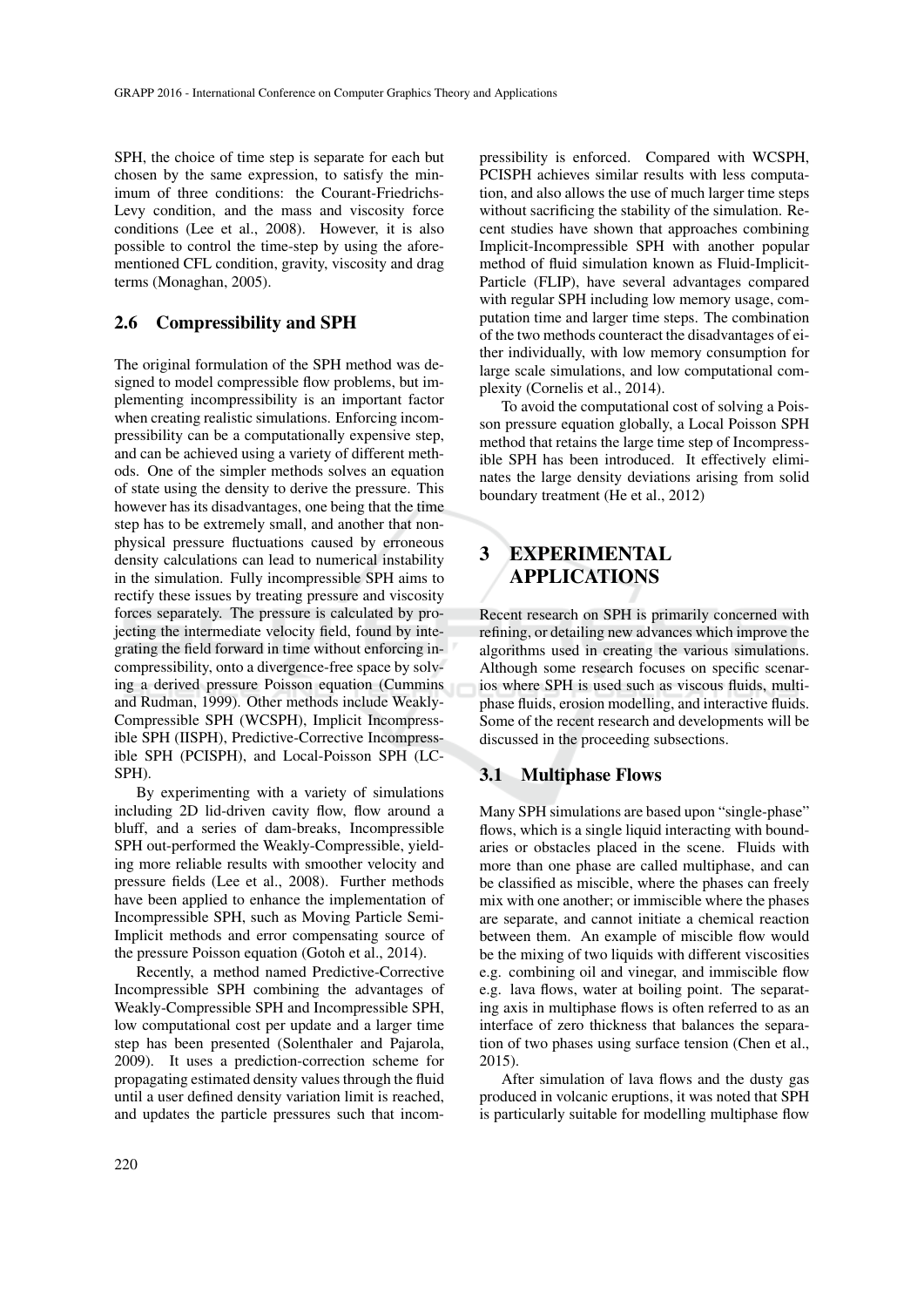due to the ease of modification to handle gas, solid or liquid phases, achieved with the inclusion of an energy equation (Monaghan and Kocharyan, 1995). By further modifying the particle approximation step, introducing a density re-initialisation treatment to correct any mass discontinuities occurring at the interfaces can also improve multi-phase flow SPH. Particles residing close to the interfaces between phases are treated as ghost particles for any particles from neighbouring phases (Chen et al., 2015). In their research, refinement of the mixture model also improves multi-phase simulation where the reliance on tracking interfaces between the phases is replaced by representing the phases with their volume fractions (Ren et al., 2014). Each phase has its own set of particles that carry the mixture mass, velocity, and any physical qualities of the phase to discretise the multiphase system.

#### 3.2 Bubbles, Foam and Splashing

In fluid simulation the representation of the fluid is of foremost importance. The addition of features that fluid creates in its movement such as bubbles, waves, foam, water splashing and turbulence is also important in creating realistic visualisations. Some may be created when the fluid interacts with solid objects in its environment, or when something is introduced to the fluid e.g. a whisk or large object falling into the fluid. The computation required to represent these features can be quite complex depending on the simulation, but the visualisation thereof is also a complex task and can require a variety of different techniques to render accurately.

In general, bubbles are created when air particles get trapped within the fluid, in the case of water which has a low viscosity these bubbles would quickly rise to the surface of the liquid possibly becoming foam. In a more viscous liquid the bubbles may stay in place creating an air pocket. This is due to a difference in density, or rest-density, between the particles. When two particle bodies of different density are mixed the difference will cause the less dense fluid to rise. Bubbles are able to be simulated using SPH by generating air particles where air pockets are likely to form in the fluid, this can be extended to simulate boiling water through phase transitions by tracking the temperature and changing the type and density of the particles dynamically (Müller et al., 2005). Multi-phase SPH formulations are well suited to simulating bubbles and foam, using a saturated function for volume allows smaller and larger bubbles to behave differently, and the inclusion of a drag force can effectively simulate the two-way interaction between the phases. When

air particles reach the surface of the fluid body they are treated as foam particles that have a finite lifespan before being removed. Detecting particles that have breached the surface can be achieved using a smoothed colour field, or comparing the number of neighbours using a defined threshold (Akinci et al., 2011).

Splashing or sloshing occurs when fluid particles leave the main body of fluid, this can be the result of fluid interaction with solid boundaries or objects, and user interaction with the fluid. SPH is able to simulate some instances of splashing in its original form, however this can be improved to simulate a much more realistic representation, such as the introduction of an error compensating source of the Poisson pressure equation, and a higher order laplacian (Gotoh et al., 2014). Apart from the robustness and stability that SPH can offer for most of the simulations, to simulate sparsely sampled thin features in free surface flows e.g. splashing, SPH might encounter difficulty towards failure. By applying the combination of a free surface energy function based surface tension force schemes, efficient air pressure calculation, and geometry aware anisotropic kernels used to filter internal pressure estimated at two scales, the simulation has been enhanced and improved (He et al., 2014).

### 3.3 Interactive Fluids

Fluid interaction can take place between fluid particles and a wide number of different mediums including deformable solids or bodies, free surfaces, and particles representing different fluids or gases. SPH is able to be combined with a Finite Element approach to model the interactivity of fluid particles and deformable solids, where boundary particles are placed at the object surface according to Gaussian quadrature rules (Müller et al., 2004).

Particle-air interaction with SPH can be effectively modelled by the calculation of the surfacetension and adhesion forces, which removes the necessity of surface tracking and the use of ghost or virtual particles (Akinci et al., 2013b). Another method applies the generation of air particles where air pockets are likely to be formed in the liquid. The inclusion of temperature calculations to adjust particle types and densities means phenomena such as boiling water can also be modelled (Müller et al., 2005).

Fluid interaction with soluble objects where the object is composed entirely of particles, can be modelled with SPH via the inclusion of a dissolution model. During dissolution the object particle concentration is transferred to the adjacent fluid particles until the object particle is completely dissolved,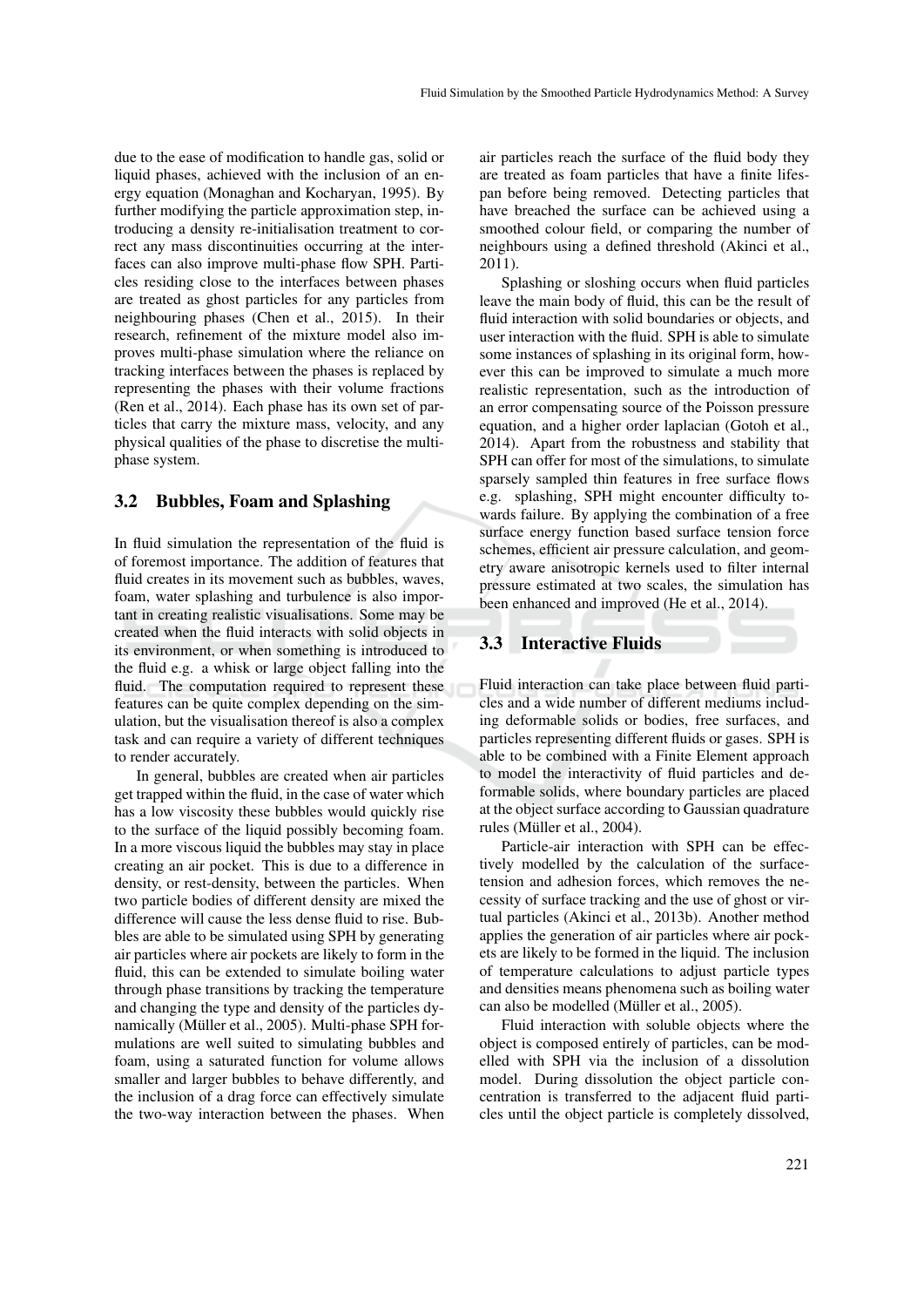at which point it detaches from the object (Kim and Park, 2014).

#### 3.4 Viscous, Elastic Fluids and Objects

Viscous, and Viscoelastic fluids in SPH include substances such as oil, honey, blood, and lava. Fluids can be subject to dynamic alteration due to temperature changes including melting, freezing into a solid, and viscosity fluctuations in flow which will change the behaviour and appearance of the fluid. Although SPH can model viscous fluids, a problem known as tensile instability can arise due to the cohesive pressure which can cause the particles to cluster or become sparsely distributed. The tensile instability problem is able to be rectified with the use of a hyperbolic-shaped kernel that possesses non-negative second derivatives, which ensures even distribution of particles in the fluid (Yang et al., 2014).

The simulation of bubbles and air particles in particularly viscous liquids can be problematic, but through the use of multi-phase SPH formulations it is possible to compute the two-phase flow inside and outside of the bubble which addresses the large density differences, and surface tension is able to be enforced using a Continuum Surface Force. Improving the efficiency and robustness of viscous fluid simulations using SPH has been achieved via the implicit integration of viscosity, and the conversion to a sparse linear system with a symmetric positive matrix (Takahashi et al., 2015). Other improvements include the reconstruction of the velocity field from the target velocity gradient, where any density corrections from the preceding pressure projection stage are preserved meaning only one pressure projection step is required (Peer et al., 2015). Both revisions improve the simulation reliability, and results, with the phenomena of buckling and coiling and multi-phase viscous liquid mixing correctly represented.

Elastic-solid coupling using SPH fluids can be achieved by sampling the triangulated surfaces of solids using boundary particles, but can suffer from problems when using deformable boundaries such as spatial and temporal discontinuities and particle leaking through boundaries. A method of countering this is through the use of specific surface tension and adhesion forces which do not rely on the introduction of ghost particles (Akinci et al., 2013b).

Using SPH to model objects or solids in simulations is also popular, finding use in deformable objects and meshes, and elastic and plastic objects. As the object can be represented entirely by the particles, processes such as handling large deformations, adding special conditions such as repulsion forces, or

simulating the fluid body interacting with the solid is relatively simple. A method often used in Finite Element Methods, the corotational formula, has been adapted for use in modelling meshless deformable solids with SPH. The rotations in the deformation field are computed using a variant of the shape matching approach adapted for use with SPH (Becker et al., 2009). Compared with similar methods, the corotational approach not only improves the realistic behaviour of the simulation, but also the range of elastomechanical properties that can be simulated.

## 4 CURRENT TRENDS IN SPH

Since its creation, SPH has been adapted and modified to suit a variety of research areas. With extensions to the original model it has proved extremely adaptive, finding use in various areas including sound and acoustics research, naval engineering and bioengineering. This section aims to look at a selected number of areas currently popular with researchers in fluid dynamics.

#### 4.1 Surface Reconstruction

Surface reconstruction is an important research topic in SPH. The body of the fluid is represented by the particles in the simulation, but to render these as a body of fluid the particle surfaces must be extracted. This is a computationally expensive operation when constructing a high resolution, detailed and artifact free surface from large sets of particles and is often seen as a bottleneck due to the complexity and high memory usage.

Some of the most widely adopted methods involve algorithms such as marching cubes or tiles, and raytracing. The main problem with marching cubes is the high memory usage and wastage, which can impact execution times and results. The Histogram Pyramid Marching Cubes algorithm removes any cells which contain no triangles which improves on the memory consumption, and can also be implemented on the GPU, greatly improving execution times (Huang et al., 2015).

There are also methods that reconstruct the surfaces from grids and anisotropic kernels. With each particle represented by anisotropic kernels, marching cubes is used to construct a mesh that approximates the fluid surface, with additional diffusion smoothing steps to account for any bumpiness on the surface (Yu and Turk, 2010).

Three-level grids have been used for surface reconstruction on the CPU (Akinci et al., 2013a) and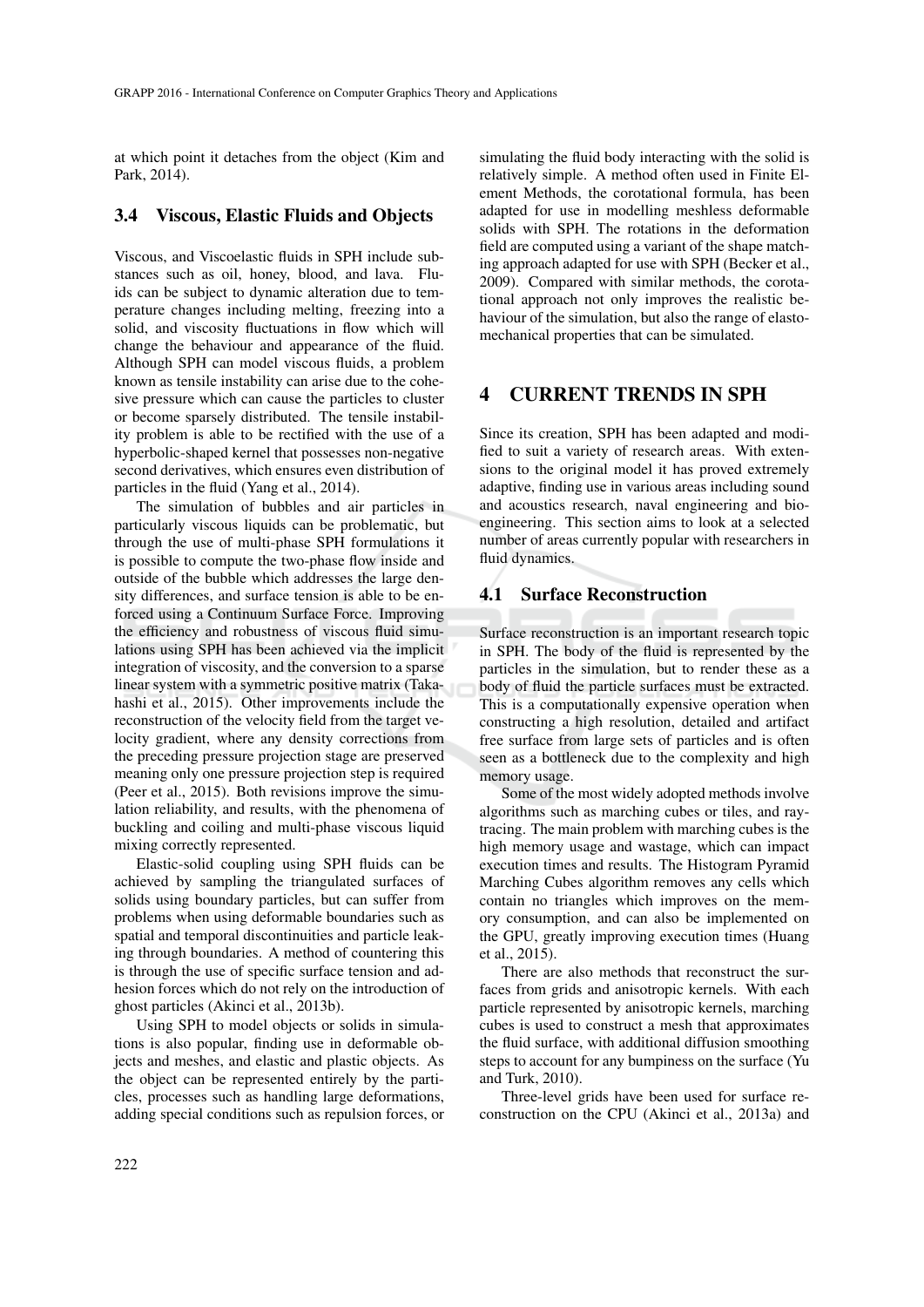more recently on the GPU, where the execution time was vastly improved due to parallelisation. Using a grid can lead to cracks in the approximated surface which appear in the common faces between adjacent grid cells, so techniques must account for this with some approaches dealing with it procedurally, detecting and filling cracks at runtime (Du and Kanai, 2014). Surface reconstruction using Volume rendering makes further use of grids, resampling the particle quantities onto a view volume sized 3D grid which is stored as a 3D texture which can be stored and used on the GPU for ray casting (Fraedrich et al., 2010).

#### 4.2 GPU Utilisation

The computational complexity of fluid simulation is a challenging area and one that prevents truly real-time simulations from achieving good graphical fidelity. To correctly model fluid the simulation should comprise of a relatively large number of particles and the complexity scales with this. SPH is less dependent on data and well suited for parallelisation, as are methods it relies on such as Nearest Neighbour searching and Surface Extraction/Reconstruction. Parallel processing can be achieved using multi-core CPUs and multithreading, field programmable gate arrays (FPGA), Gravity Pipes (GRAPE) and the GPU. Multicore CPUs and powerful GPUs are now commonplace in most personal computers available and as such are the most accessible forms of parallel computing, with the GPU exhibiting the best price-performance ratio. The parallelisation of SPH has seen an increasing amount of research as the programmability of the GPU has become more accessible using languages such as NVIDIA's CUDA and OpenCL.

Approaches executing the entire simulation on the GPU can be achieved by removing the data dependencies and changing the computational model from "gathering" to "distributing". Adaptive sampling is used to allow focusing of computation on specific areas in the fluid, and particle merging to reduce the overall number of particles (Zhang et al., 2008). GPU implementations can also benefit from optimisations regarding how positional and neighbourhood data is stored on the GPU (Rustico et al., 2014), and ensuring data representation is optimised for use by the GPU. For instance, particle data can maintain contiguity if an Array of Structures (AoS) format is used. But as not all particle attributes are accessed simultaneously a Structure of Arrays (SoA) format achieves a higher memory bandwidth on the GPU (Nie et al., 2015).

To extend the previous work executed on single GPU systems (Hérault et al., 2010), an optimisation method was utilised in considering updating how po-

sitional and neighbourhood data is stored to better suit GPU memory access, and the replacement of deprecated functions no longer supported in CUDA (Rustico et al., 2014). The proposed revision with a single GPU implementation is more than twice as fast as the original.

### 5 CONCLUSIONS

Smoothed Particle Hydrodynamics is a fully meshfree particle based method, where the particles carry the material properties of the medium it is simulating (fluid, gases). This paper has presented a survey of the current state of SPH research and techniques, some of the history of the SPH method, its application in various fields, and some of the more recent improvements.

The largest issue still facing researchers of SPH is the computational overhead. Many of the simulations presented in papers involving a very large number of particles or complex procedures are prerendered. Advances made in computer hardware are having a positive effect on this issue, and are enabling researchers to devise new strategies and techniques to improve the execution times, but it will likely not completely resolve this issue. Furthermore, refinement of the algorithms used and development of new algorithms will likely assist in the contribution of reducing the complexity. Simulations executed on the GPU is an area that shows a lot of promise, as SPH is well suited to parallel execution this offers a large speed advantage over traditional execution on the CPU.

As SPH is a purely particle based method, to simulate actual fluid the particles need to be rendered as such. Surface reconstruction is a technique for achieving visualisation of fluids and its complexity scales with the number of particles used in the simulation. Furthermore, other time consuming calculations such as lighting and shadow effects, or surface reflections used to create an aesthetically pleasing liquid are an important consideration. Real-time simulations executed on the GPU using around 30,000 particles can maintain a steady average frame rate of around 50 frames per second (fps), adding surface extraction and rendering can reduce this by between 60- 80%. So, efficient rendering could be considered a bottleneck in fluid simulation using SPH and would benefit from further research.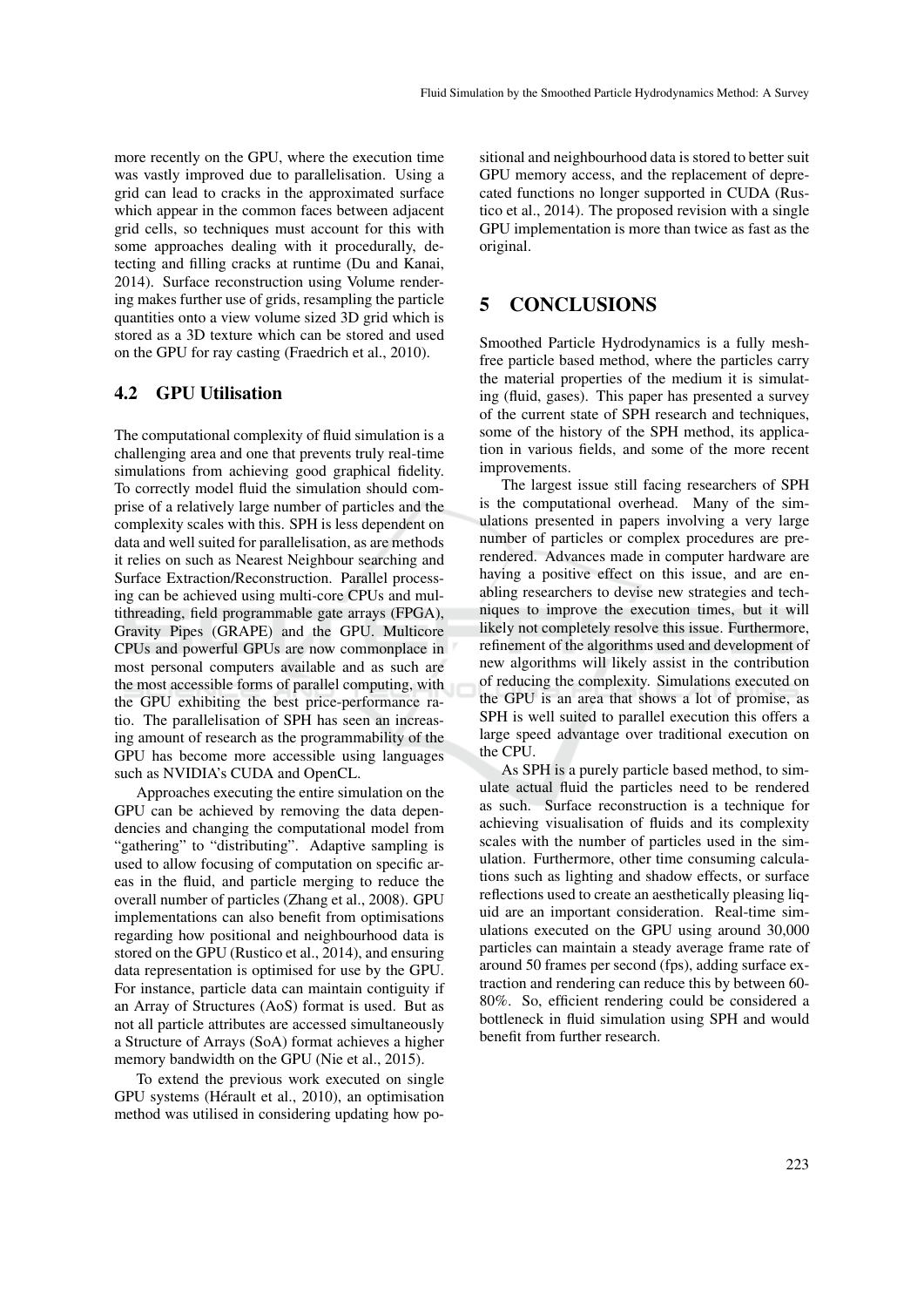### REFERENCES

- Akinci, G., Akinci, N., Oswald, E., and Teschner, M. (2013a). Adaptive surface reconstruction for sph using 3-level uniform grids.
- Akinci, M., Julian, I., Gizem, B., and Teschner, M. (2011). Animation of air bubbles with sph.
- Akinci, N., Akinci, G., and Teschner, M. (2013b). Versatile surface tension and adhesion for sph fluids. *ACM Transactions on Graphics*, 32.6:182.
- Akinci, N., Ihmsen, M., Akinci, G., Solenthaler, B., and Teschner, M. (2012). Versatile rigid-fluid coupling for incompressible sph. *ACM Transactions on Graphics (TOG)*, 31(4):62.
- Altomare, C., Crespo, A. J., Domnguez, J. M., Gmez-Gesteira, M., Suzuki, T., and Verwaest, T. (2015). Applicability of smoothed particle hydrodynamics for estimation of sea wave impact on coastal structures. *Coastal Engineering*, 96:1–12.
- Becker, M., Ihmsen, M., and Teschner, M. (2009). Corotated sph for deformable solids. *NPH*, pages 27–34.
- Chen, Z., Zong, Z., Liu, M. B., Zou, L., Li, H. T., and Shu, C. (2015). An sph model for multiphase flows with complex interfaces and large density differences. *Journal of Computational Physics*, pages 169–188.
- Cornelis, J., Ihmsen, M., Peer, A., and Teschner, M. (2014). Iisph-flip for incompressible fluids. *Computer Graphics Forum*, 33(2).
- Cummins, S. J. and Rudman, M. (1999). An sph projection method.
- Du, S. and Kanai, T. (2014). Gpu-based adaptive surface reconstruction for real-time sph fluids.
- Fraedrich, R., Auer, S., and Westermann, R. (2010). Efficient high-quality volume rendering of sph data. *Visualization and Computer Graphics*, 16.6:1533–1540.
- Gingold, R. A. and Monaghan, J. J. (1977). Smoothed particle hydrodynamics: theory and application to nonspherical stars. *Monthly notices of the royal astronomical society*, 181.3s:375–389.
- Goswami, P., Schlegel, P., Solenthaler, B., and Pajarola, R. (2010). nteractive sph simulation and rendering on the gpu. *Proceedings of the 2010 ACM SIG-GRAPH/Eurographics Symposium on Computer Animation*.
- Gotoh, H., Khayyer, A., Ikari, H., Arikawa, T., and Shimosako, K. (2014). On enhancement of incompressible sph method for simulation of violent sloshing flows. *Applied Ocean Research*, 46:104–115.
- Harada, T., Koshizuka, S., and Kawaguchi, Y. (2007). Sliced data structure for particle-based simulations on gpus. *Proceedings of the 5th international conference on Computer graphics and interactive techniques in Australia and Southeast Asia*.
- He, X., Liu, N., Li, S., Wang, H., and Wang, G. (2012). Local poisson sph for viscous incompressible fluids. *Computer Graphics Forum*, 31(6):1948–1958.
- He, X., Wang, H., Zhang, F., Wang, H., Wang, G., and Zhou, K. (2014). Robust simulation of sparsely sampled thin features in sph-based free surface flows. *ACM Transactions on Graphics (TOG)*, 34.
- Hérault, A., Bilotta, G., and Dalrymple, R. A. (2010). Sph on gpu with cuda. *Journal of Hydraulic Research*, 48.S1:74–79.
- Huang, C., Zhu, J., Sun, H., and Wu, E. (2015). Paralleloptimizing sph fluid simulation for realistic vr environments. *Computer Animation and Virtual Worlds*, 26(1):43–54.
- Ihmsen, M., Akinci, N., Becker, M., and Teschner, M. (2011). A parallel sph implementation on multi-core cpus. *Computer Graphics Forum*, 30:99–112.
- Ihmsen, M., Akinci, N., Gissler, M., and Teschner, M. (2010). Boundary handling and adaptive timestepping for pcisph. *Workshop on virtual reality interaction and physical simulation VRIPHYS*.
- Ihmsen, M., Orthmann, J., Solenthaler, B., Kolb, A., and Teschner, M. (2014). Sph fluids in computer graphics. *Eurographics - State of the Art Reports*.
- Kelager, M. (2006). Lagrangian fluid dynamics using smoothed particle hydrodynamics. *University of Copenhagen. Denmark*.
- Kim, S. and Park, J. (2014). A sph-based dissolution behavior model for real-time fluid-solid interaction. *SIG-GRAPH Asia 2014 Posters.*
- Lee, E.-S., Moulinec, C., Xu, R., Violeau, D., Laurence, D., and Stansby, P. (2008). Comparisons of weakly compressible and truly incompressible algorithms for the sph mesh free particle method. *Journal of computational physics*, 227:8417–8436.
- Liu, M. B., Liu, G. R., and Lam, K. Y. (2003). Constructing smoothing functions in smoothed particle hydrodynamics with applications. *Journal of Computational and applied Mathematics*, 155.2:263–284.
- Lucy, L. B. (1977). A numerical approach to the testing of the fission hypothesis. *Astronomical Journal*, 82:1013–1024.
- Monaghan, J, J. and Kocharyan, A. (1995). Sph simulation of multi-phase flow. *Computer Physics Communications*, 87:225–235.
- Monaghan, J. J. (1992). Smoothed particle hydrodynamics. *Annual review of astronomy and astrophysics*, 30:543–574.
- Monaghan, J. J. (2005). Smoothed particle hydrodynamics. *Reports on progress in physics*, 68.8:1703–1759.
- Müller, M., Charypar, D., and Gross, M. (2003). Particle-based fluid simulation for interactive applications. *Proceedings of the 2003 ACM SIG-GRAPH/Eurographics symposium on Computer animation*.
- Müller, M., Schirm, S., Teschner, M., Heielberger, B., and Gross, M. (2004). Interaction of fluids with deformable solids. *Computer Animation and Virtual Worlds 15*, no 3-4:159–171.
- Müller, M., Solenthaler, B., Keiser, R., and Gross, M. (2005). Particle-based fluid-fluid interaction. *Proceedings of the 2005 ACM SIGGRAPH/Eurographics symposium on Computer animation*, pages 237–244.
- Napoli, E., Marchis, M. D., and Vitanza, E. (2015). Panormus-sph. a new smoothed particle hydrodynamics solver for incompressible flows. *Computers and Fluids*, 106:185–195.